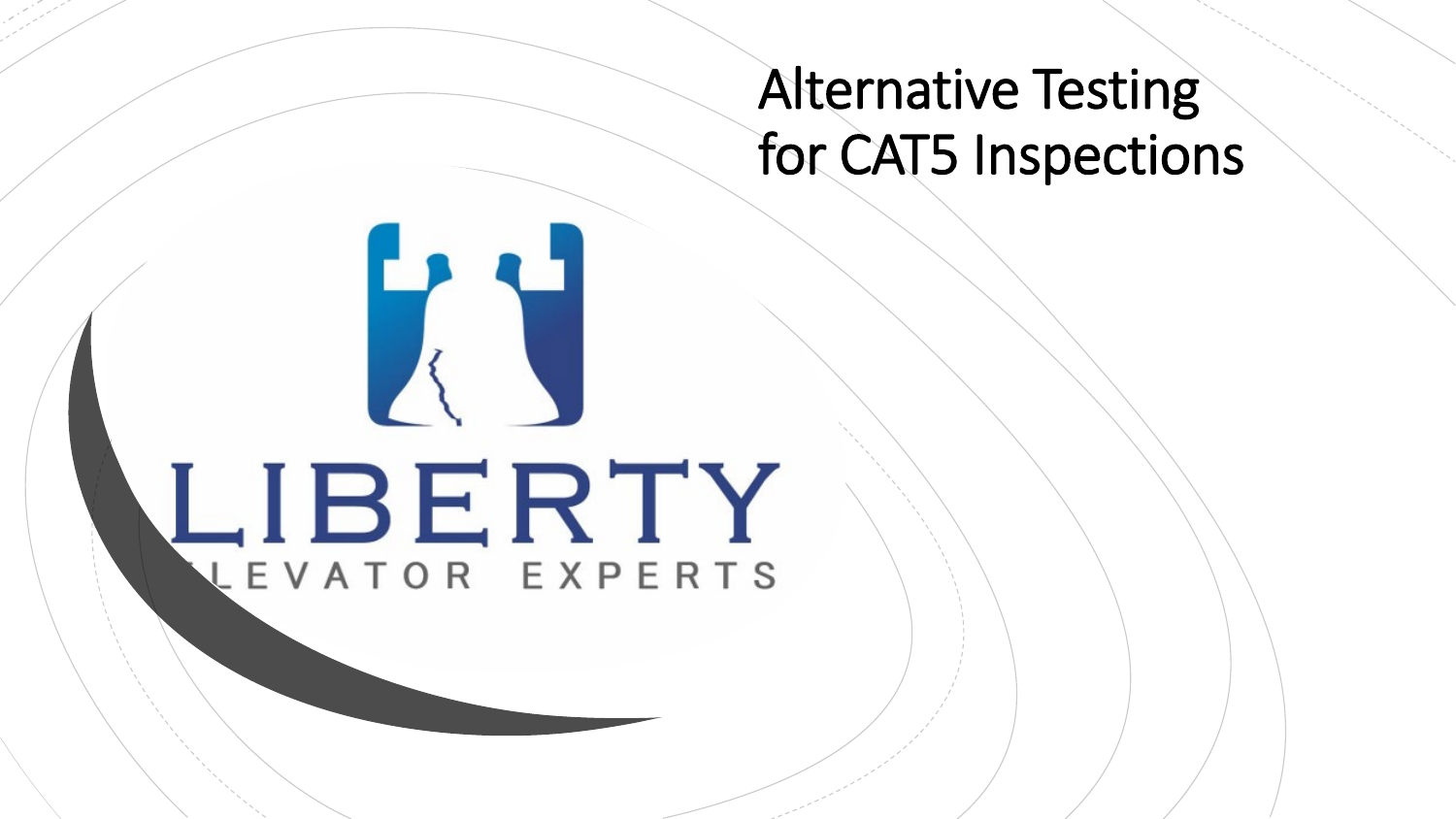# Overview of Technology

### 1. We Have to Accept technology:

- How do we verify governors now (in some cases)?
- New limitations on overspeed safeties
- 2. We can't play the "what if" game:
	- Dishonest people will always find a way to be dishonest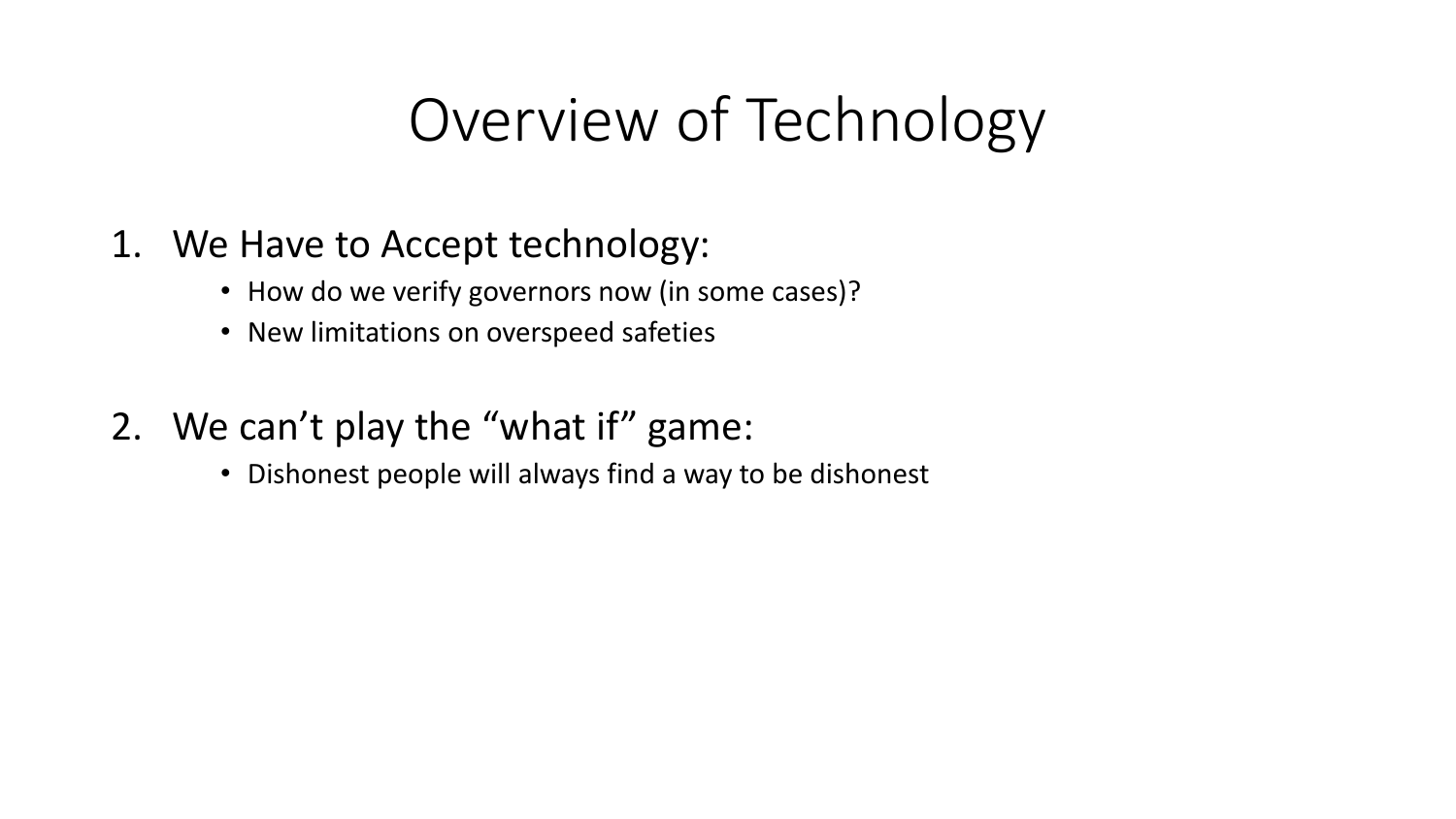Alternative Testing included in A17.1/B44 North America Elevator Standard Since 2013

# ALL CODES MUST BE ADOPTED BY YOUR LOCAL AHJ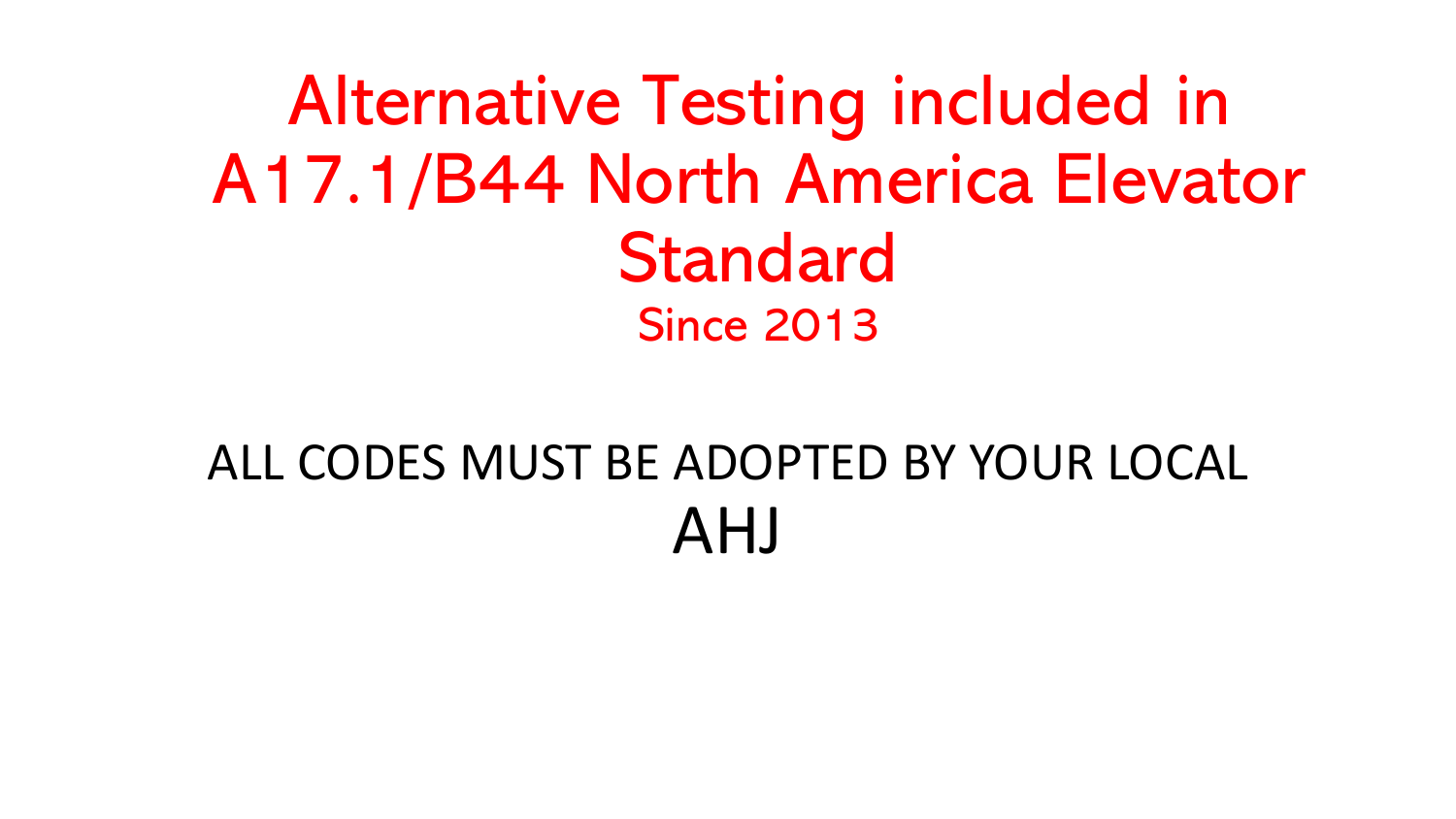### Alternative Method (Electronic Measurement) CAT5 Testing of Elevators

Electronic Testing started and is ongoing in Europe (and Germany) over 20 years ago.

- $\Box$  ~2008 2009 First demonstration of Henning designed system/method was done at the University of Michigan in Ann Arbor, MI USA. TSSA Engineering was involved.
- $\Box$  2010 September issue of Elevator World an article on this specific test published. Other articles on topic followed. More recent summary in
- $\Box$  2012 Wurtec distributes for Henning in North America.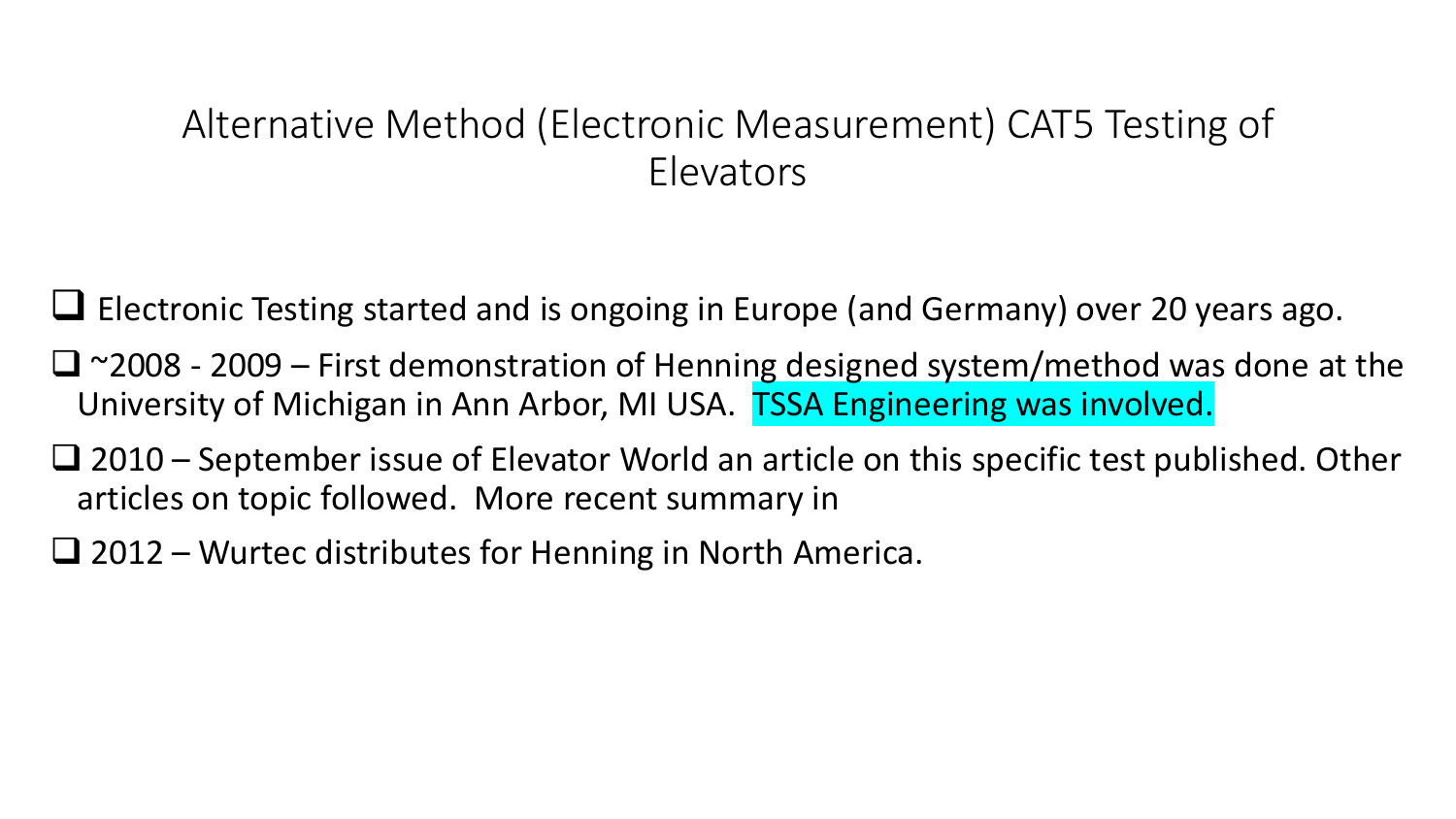

### **Electronic Testing: Alternative Testing System**

# Basic / primary principle for electronic testing

*F=MA … fundamental principle of physics.*

• Example: truck emergency brake with and without



Brake force is identical, unaffected by initial speed and load!

If you know the brake force, you can calculate the braking distance and the deceleration referred to any load whatever. Also for any ELEVATOR BRAKES and SAFETY GEARS!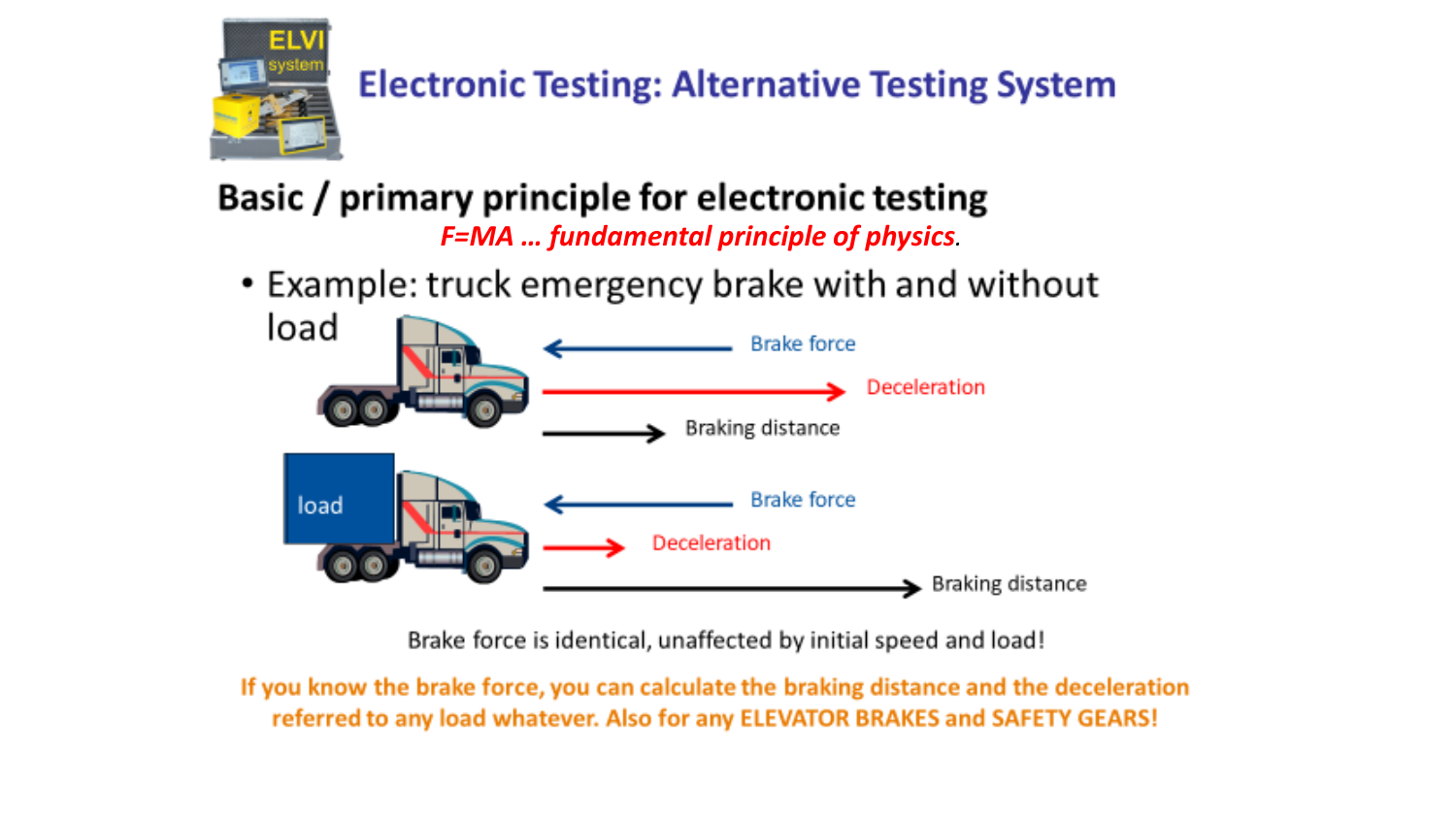

#### **Testing with Weights** a.

**Technical explanation in following slides...** 

#### Category 5 test: Car Safeties A17.1 2013 (8.6.4.20.1)

Measuring stopping distance by The platform shall not be out of  $\theta$  decelerating a 100% loaded car level more than 0.36 in./ft by the safeties at governor tripping speed

after stopping the car

**By the Safeties!**



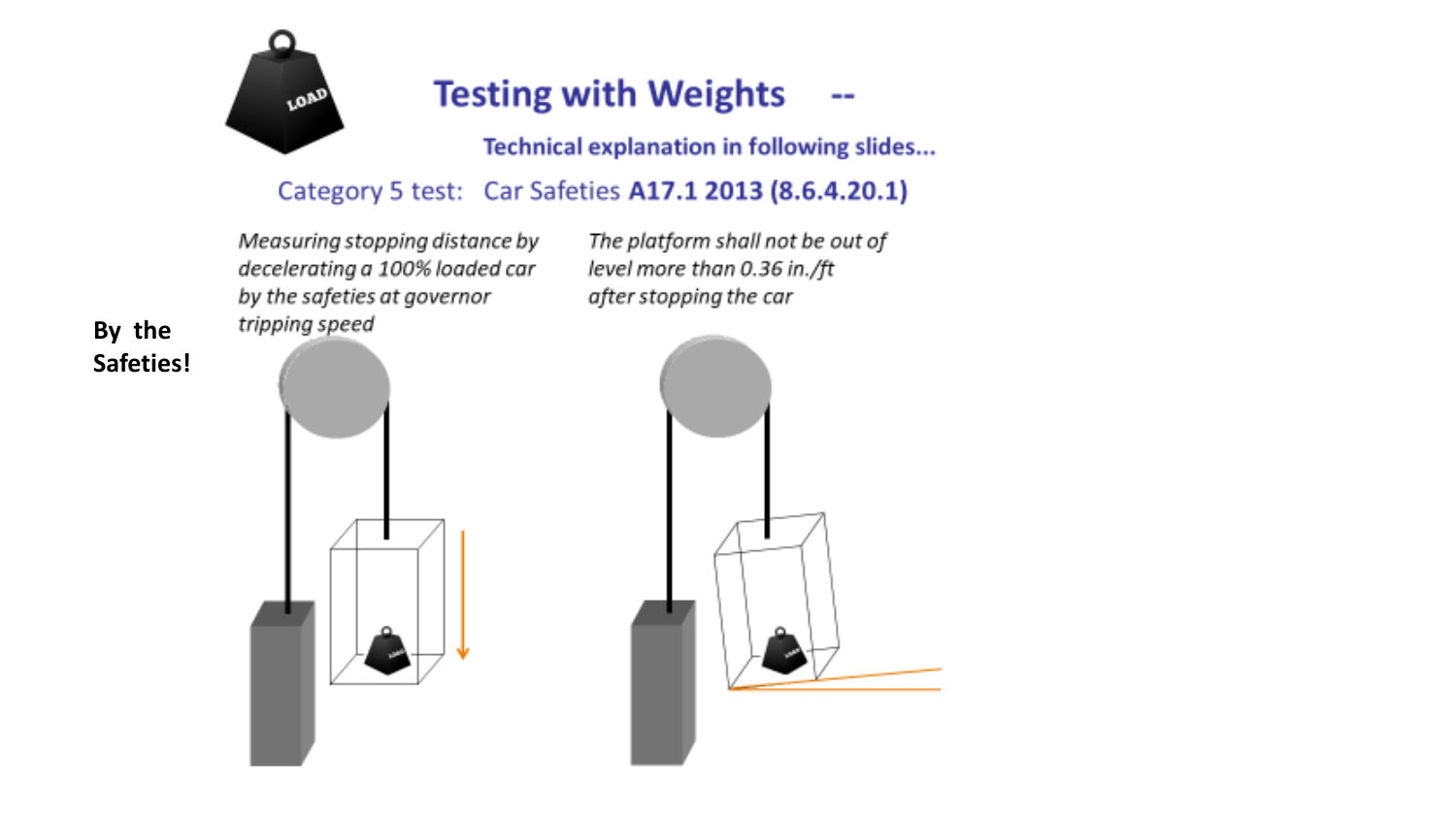

Category 5 test: Car Safeties A17.1 2013 (8.6.4.20.1)

1. Physically measuring the amount of braking force of the safeties; and alignment of the car after the car came to stop.

Measured data...

2. Verifies that the measured misalignment is smaller than 0.36 in./ft

- 3. Verifies that the measured amount of safeties-force is able to decelerate the 100% loaded car at governor tripping speed (for type A+C safeties) within the stopping distance given in table 2.17.3 for type B safeties
- 4. Verifies that the measured amount of force is also able to decelerate the 100% loaded car even in real emergency-case – complete loss of suspension means.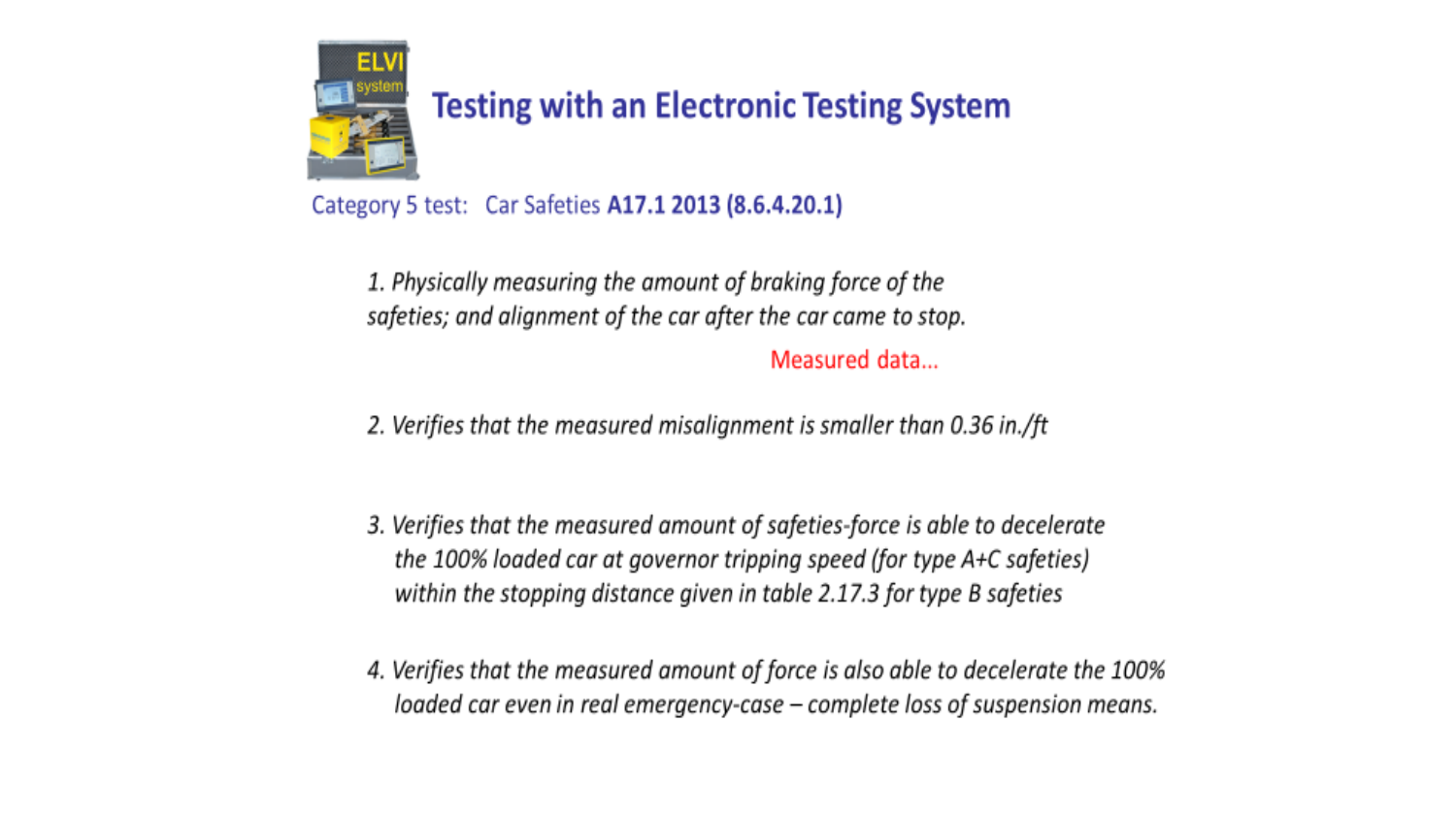

Category 5 test: Car Safeties **A17.1 2013 (8.6.4.20.1)**

*1. Physically measuring the amount of braking force of the safeties and the alignment of the car after the car stops*

> *. Measuring the alignment before and after the safeties stop and output the difference*



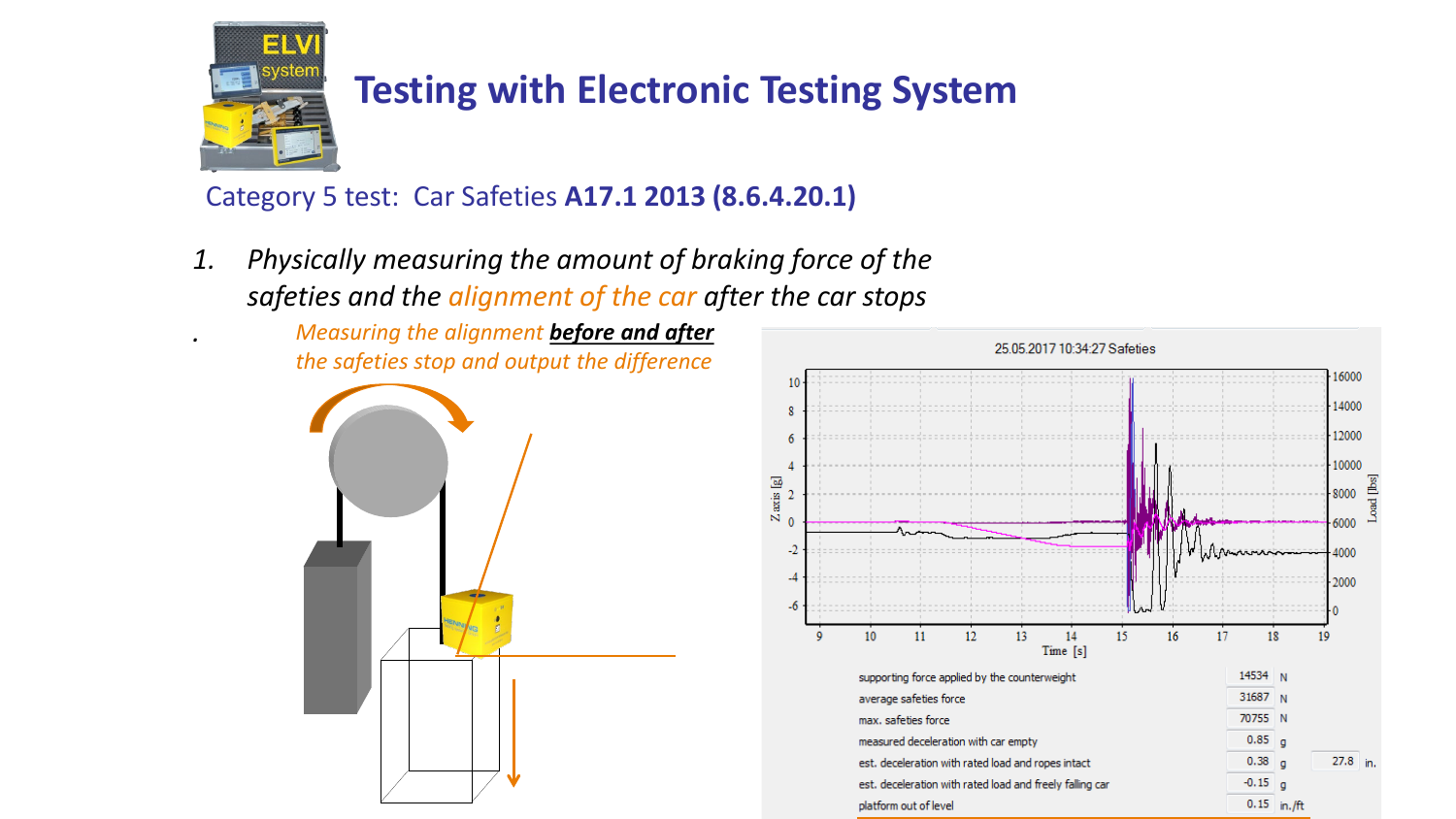

Category 5 test: Car Safeties **A17.1 2013 (8.6.4.20.1)**

*1. Physically measure the amount of braking force of the safeties and the alignment of the car after the car came to a halt. F=MA … fundamental of physics.*



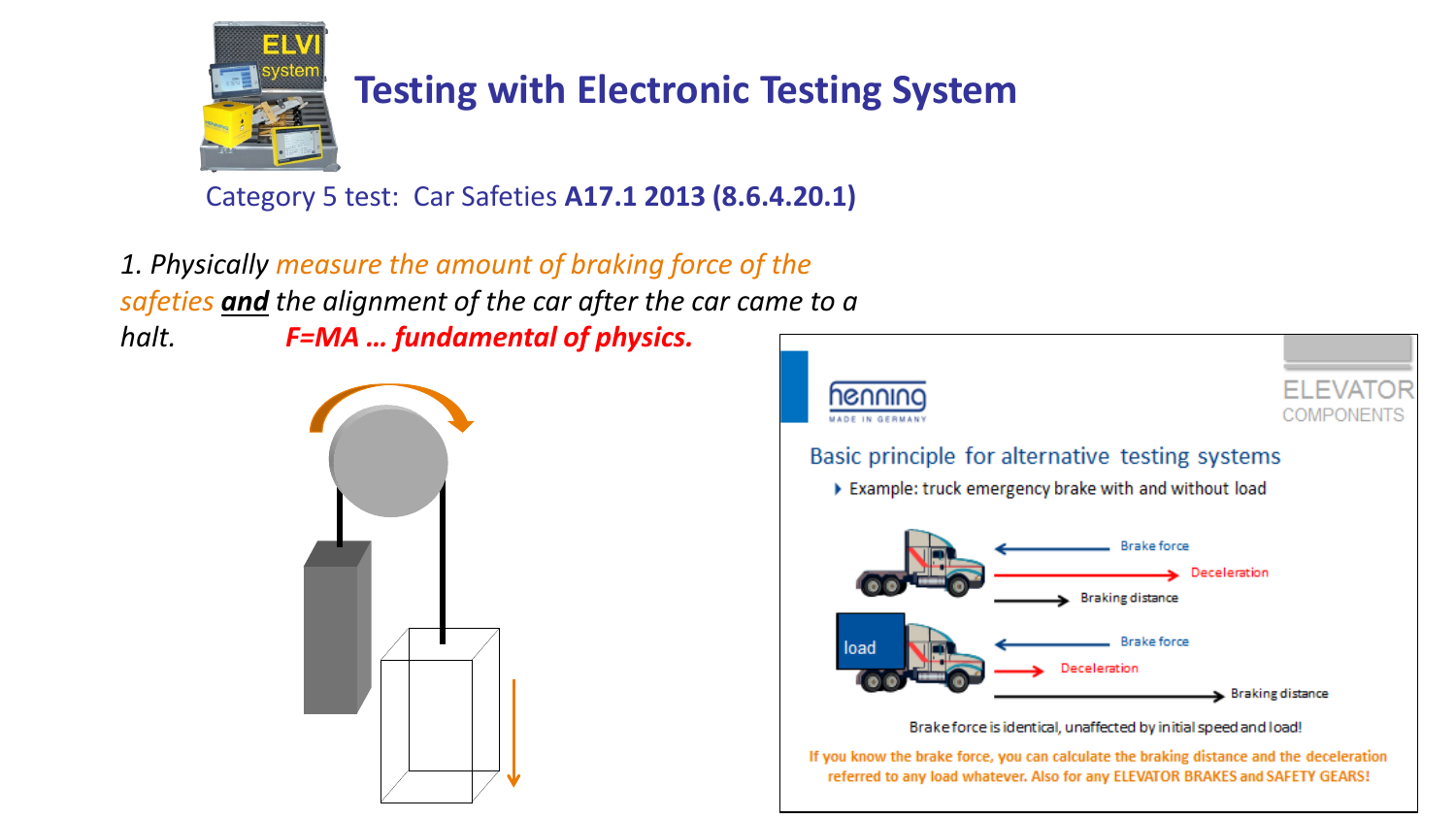

Category 5 test: Car Safeties **A17.1 2013 (8.6.4.20.1)**

*1. Physically measure the amount of braking force of the safeties and the alignment of the car after the car came to a* 



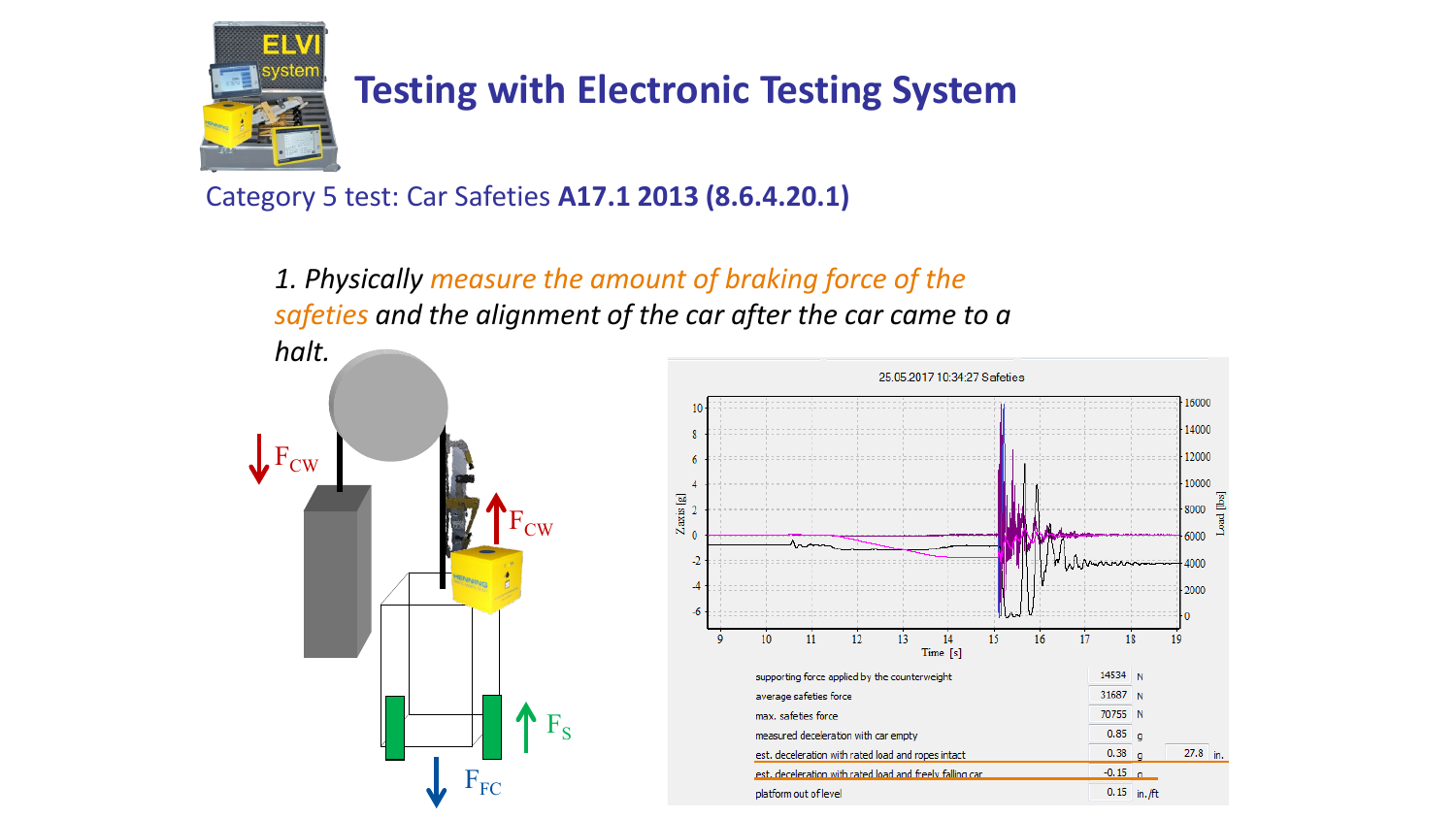

Category 5 test: Braking system, Traction/Traction Limits **A17.1 2013 (8.6.4.20.10)**

*1. Physically measures the max. amount of traction*

Measurably better than a go/no go test.

- *2. Verifies that the measured braking system and amount of traction is large enough to decelerate the 125% overloaded car in down direction*
- *3. Verifies that the measured amount of traction is small enough that the CWT cannot be raised with car blocked*
- *4. Verifies that the measured amount of traction is small enough that the car cannot be raised with CWT blocked*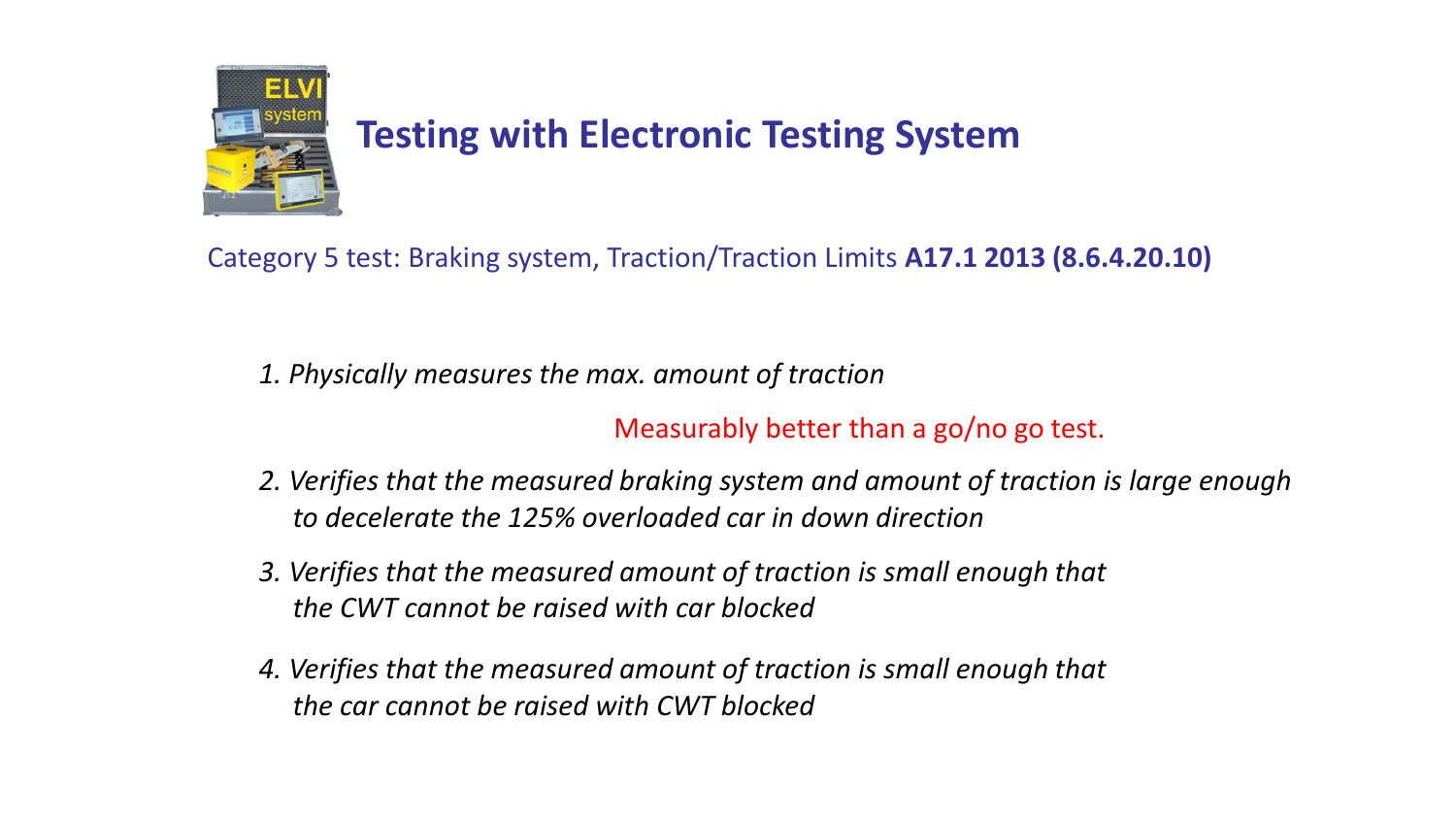

Category 5 test: Braking system, Traction/Traction Limits **A17.1 2013 (8.6.4.20.10)**

*1. Physically measuring the max. amount of traction*

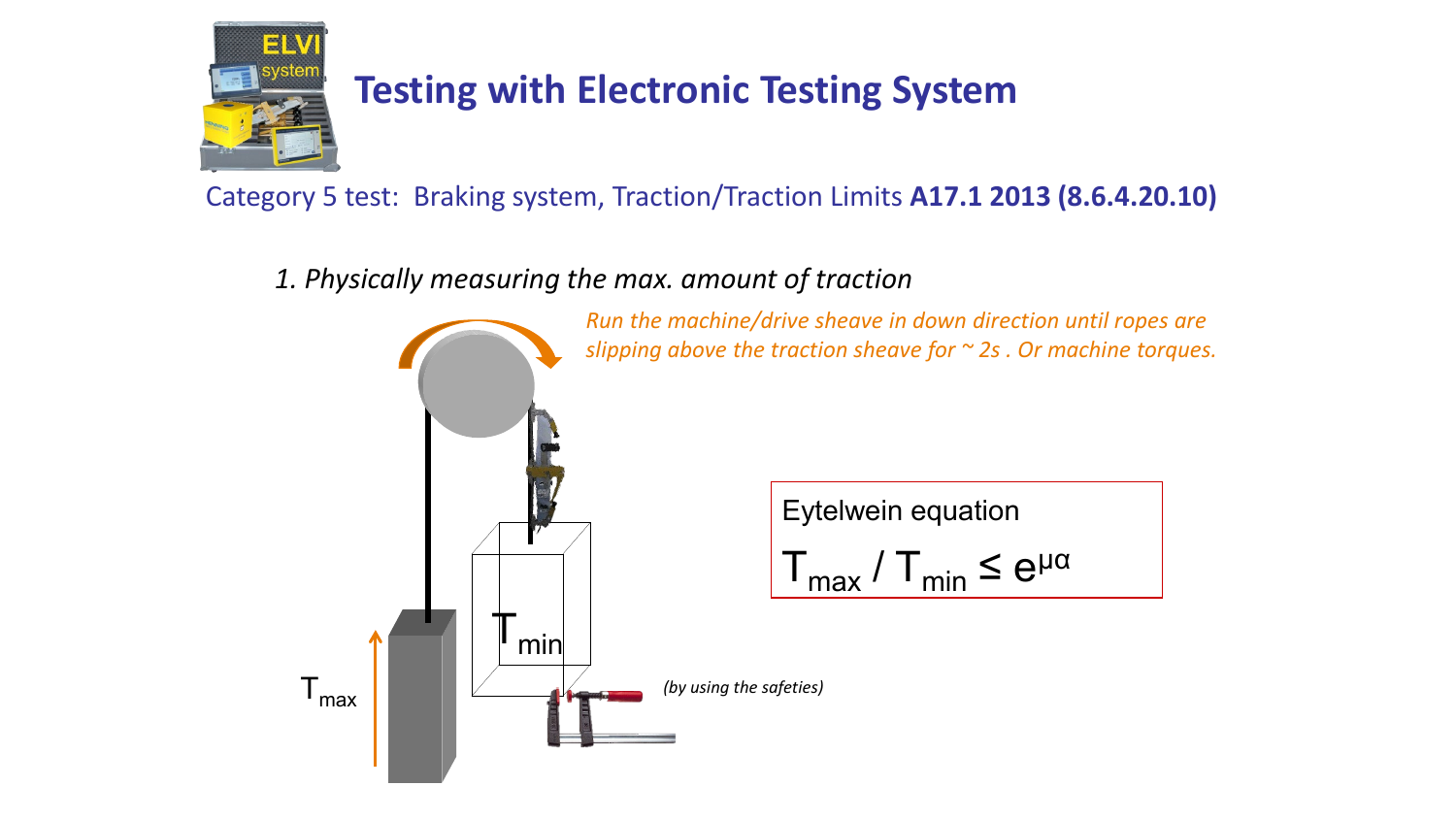Along with Safeties Testing and Measurement of Traction, there are 3 other component tests in CAT5 Testing. They also use the same principles of physics and engineering and algorithms for measuring forces and data documentation.

- •**Machine Brake Testing**
- •**Emergency Brakes (including Rope Brakes)**
- •**Buffer Function**

\* Documentary reports show data collected; then able to compare results of stopping forces going forward.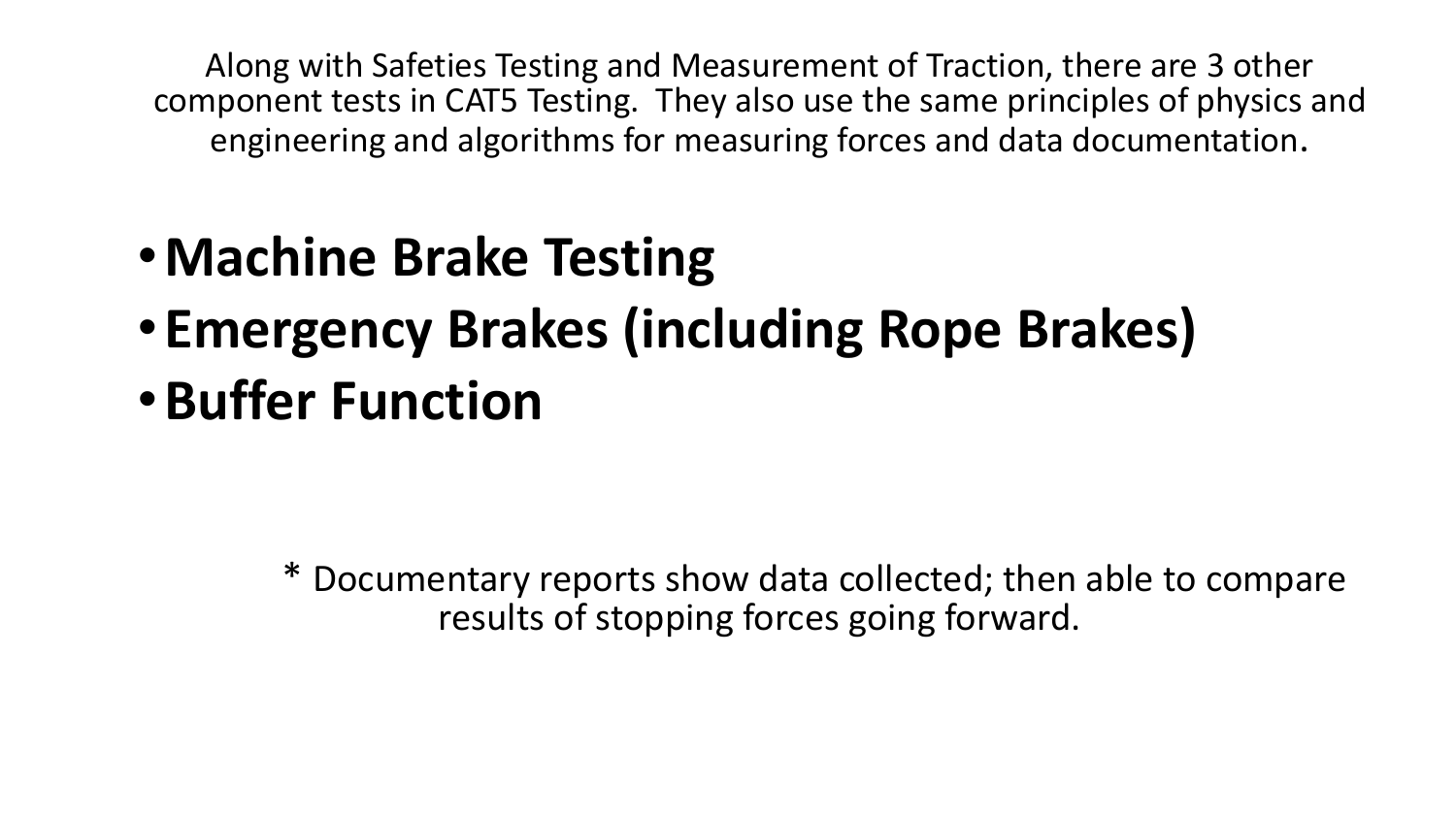# Good reasons to

move away from the old/existing method of CAT5 Safety Testing…full load testing is NOT necessary

• **The full load method of "testing" and assuring "safe" elevators began before we knew there is good technological alternative. Engineers and Code authorities did best they could with what they had--created the speed/mass chart for equating a full-load test to stopping/braking forces [ASME A17.1-2016/CSA B44-16, Table 2.17.3: Maximum and Minimum Stopping Distances for Type B Car Safeties with Rated Load &Type B Counterweight Safeties].** 

• **Stopping distances are different (and thus estimates in the Table do not always work as intended) – there have been false positives and negatives.** 

• **Where you initiate a Safety stop (higher or lower in the hoistway) directly effects the safety slide distance -- the weight of the CWT/rope length on each side has less or more of spring effect – assisting stopping forces of brakes, the safeties and the buffer.**

• **Different constructions of ropes also effect the slide distance.**

• **And there's the full-load assumption that the CWT becomes airborne and does NOT affect the stopping forces. Now we KNOW that is true only about 25% of time. With weights you can't and don't know. Now we can get away from assumptions/estimates.**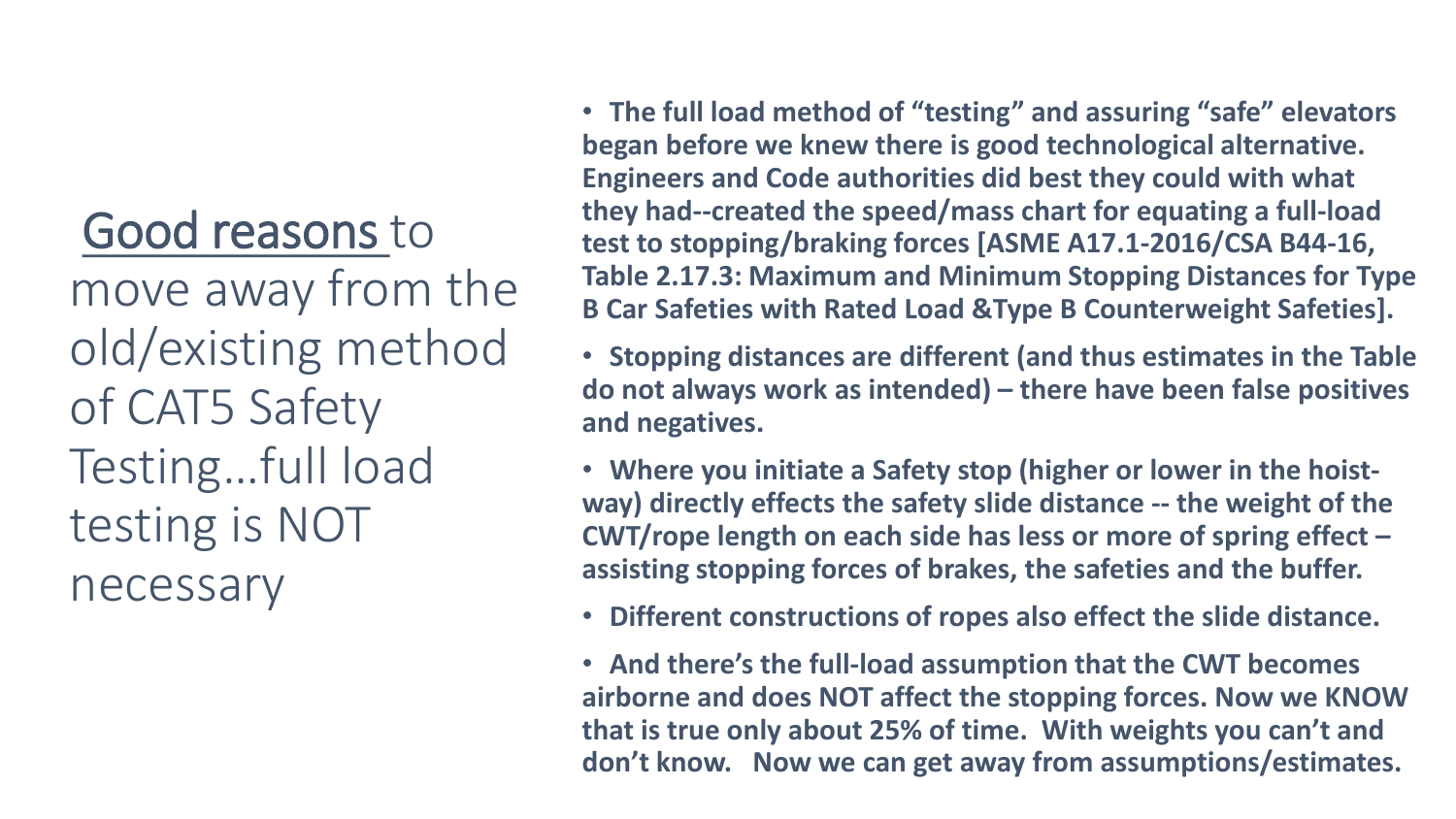

- Reduced chances of physical injury to elevator employees (moving weights)
- Less weight cart use reduces potential damage to building-owners property, in addition to reducing logistics costs (moving weight carts)
- Elevator technician work aligns more toward technical and skilled work – in line with our important professional role and impact on **Safety**
- More discerning testing can create more work doing needed maintenance/repairs
- Time needed for training and learning new technology benefits elevator workers and our industry
- Finally, as allowed, this is optional (alternative) so it's phasing in by choice and readiness. Full load testing continues for acceptance. Consider this fact…